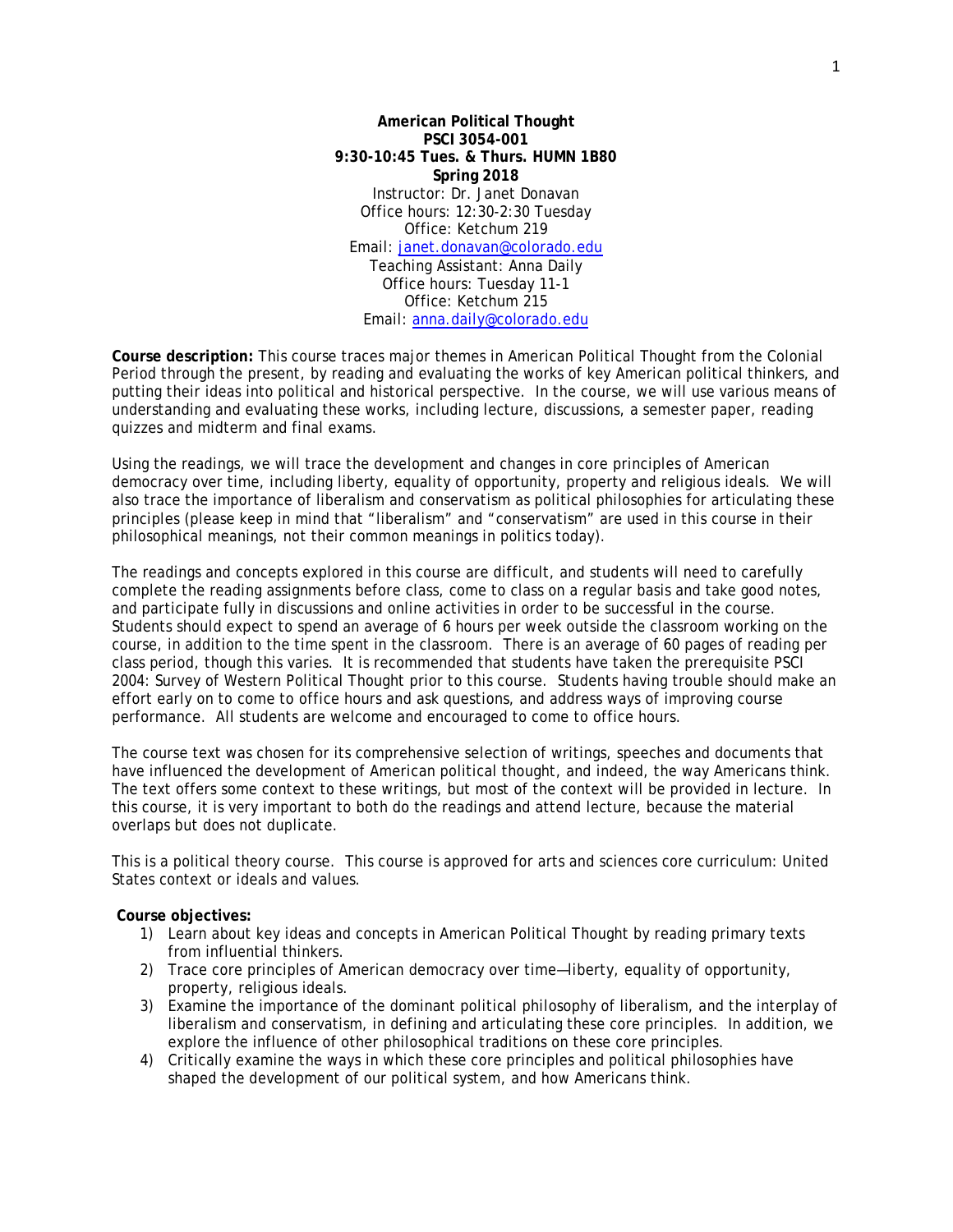## **Grading and scale:**

| 93-100 | А                       |
|--------|-------------------------|
| 90-92  | А-                      |
|        | $B+$                    |
|        | B                       |
|        | $B -$                   |
| 78-79  | $C+$                    |
| 73-77  | C                       |
| 70-72  | $C -$                   |
| 60-69  | D                       |
| < 59   | F                       |
|        | 88-89<br>83-87<br>80-82 |

## **Required Text:**

Isaac Kramnick and Theodore Lowi, eds. (2009). *American Political Thought: A Norton Anthology.*  Norton: New York. ISBN-13: 978-0-393-92886-0

## Course Requirements:

**Midterm exam:** All students must take the midterm exam in class on the scheduled date. The exam will consist of a combination of term identifications and essay questions. More information on the format of the exam will be given later in the semester, and a study guide will be provided the class period before the exam. The exam is worth 25 points of the final grade and is required to receive a passing grade in the course. Make-up exams will be given only in cases of documented medical or family emergency, religious observances or university absences related to participation in universitysanctioned activities. If it is physically possible, the instructor must be notified in advance of such an emergency. All make-ups are at the instructor's discretion and would be in a different format than the original.

**Reading quizzes:** We will have 5 reading quizzes over the course of the semester, worth 2 points each. These quizzes are unannounced pop quizzes in class, with the purpose of holding students accountable for completing the readings before class begins. One or more reading quizzes may be conducted via D2L. Make-ups for reading quizzes are only permitted in the case of documented medical or family emergency and are at the discretion of the instructor.

**Paper:** Each student will choose a topic with provided guidelines and complete a 6-8 page paper, double-spaced, in a standard font with 1" margins. The paper must include a bibliography, which does not count toward the page requirement. More information on the paper will be given later in the semester. The paper is worth 25 points of the final grade, and is required to receive a passing grade in the class. The paper must be submitted electronically via D2L by 9pm on the due date. Students are responsible for the document being readable. Late papers will receive a 1 point deduction per day.

**Final exam:** All students must take the final exam at the assigned time. The final will consist of term identifications and essay questions. One essay question will be comprehensive; the rest of the exam will cover material since the midterm. More information on the format of the exam will be given later in the semester. The exam is worth 25 points of the final grade and is required to receive a passing grade in the course. Make-up finals will be given only in cases of documented medical or family emergency, religious observances or university absences related to participation in universitysanctioned activities, or with documentation of a final exam time conflict in accordance with CU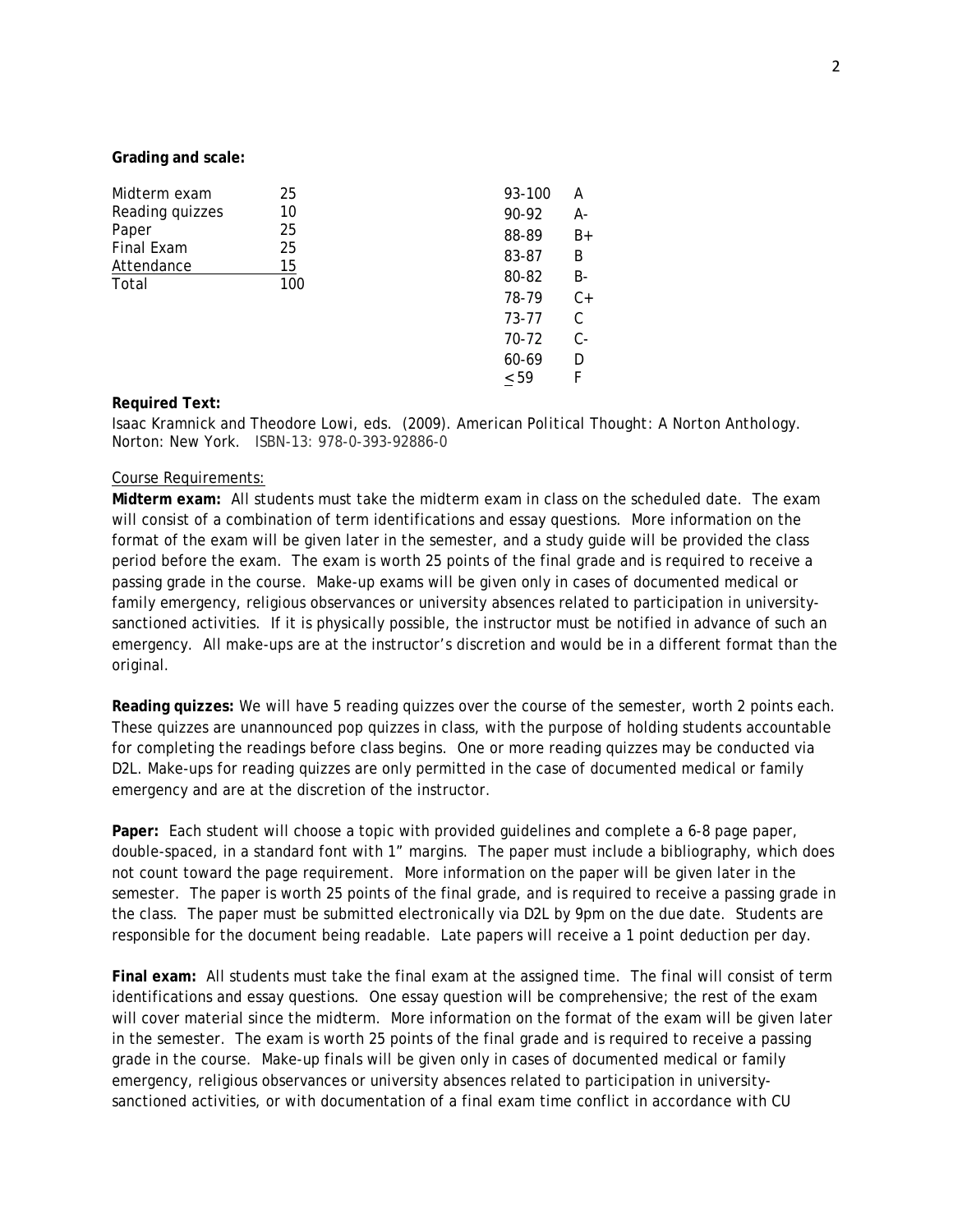policy. Again, if it is physically possible, the instructor must be notified in advance of such an emergency. All make-ups are at the instructor's discretion and would be in a different format than the original. Students have one hour and 30 minutes to complete the final exam.

**Attendance:** Students are required to attend class regularly for the entire class period. Only documented medical or family emergencies, religious observances or university absences related to participation in university-sanctioned activities will be excused. A ½ point will be deducted for each unexcused absence, which may include coming to class late or leaving early. If physically possible, the instructor must be notified in advance of an expected absence. Whether or not an absence is excused is at the discretion of the instructor. All students may miss 2 class periods without excuse or penalty. Attendance is valued at 15 points of the final grade.

## Course policies:

**Course communications:** Email is the official mode of communication for the University of Colorado at Boulder. Students are required to regularly check their @colorado.edu email (at least every 48 hours) for updates regarding the course. Students are responsible for receiving any messages sent by the instructor to the class email list, or individually to the student. Students are responsible for ensuring that any email sent by the student to the instructor is received. In addition, students are responsible for checking the D2L site for the course regularly, and for completing any assignments on D2L on time.

**Contacting the Instructor:** Please feel free to contact me with questions about the course. The best ways to reach me are to come by office hours, or to email. You may also call my office phone, but that is a less efficient means of reaching me. I always answer email within 48 hours, so if you do not receive a reply, that means I did not get your email and you should try to contact me again. When addressing me, please address me in person or in email as Janet, Dr. Donavan or Professor Donavan.

**Course Etiquette:** Students are expected to come to class on time and stay the entire time. If it is necessary to come late or leave early, please let me know in advance. If your schedule does not permit you to be on time and in class on a regular basis, please take another course. Students are expected to be respectful of each other and of the instructor; lively debate is encouraged, but personal attacks are prohibited. These guidelines should be obvious, and they will help to make the course a more enjoyable experience for all. For more information on University requirements regarding classroom behavior please see<http://www.colorado.edu/policies/classbehavior.html> and at [http://www.colorado.edu/studentaffairs/judicialaffairs/code.html#student\\_code.](http://www.colorado.edu/studentaffairs/judicialaffairs/code.html#student_code)

**Electronic Devices:** Electronic devices, including computers, tablets, and mobile phones, are prohibited in class. The use of these devices causes serious disruption in class and affects the learning of other students. Computers, phones and other devices must be turned off and put away during class. Students may appeal this policy on an individual basis by coming to office hours and providing sufficient documentation of why an exception to the policy is necessary. Exceptions to this policy are at the instructor's discretion.

**Honor code**: All students of the University of Colorado at Boulder are responsible for knowing and adhering to the academic integrity policy of this institution. Violations of this policy may include: cheating, plagiarism, aid of academic dishonesty, fabrication, lying, bribery, and threatening behavior. In this course, students will receive a 0 on any assignment in which the honor code is violated. In addition, all incidents of academic misconduct shall be reported to the Honor Code Council (honor@colorado.edu; 303-725-2273). Students who are found to be in violation of the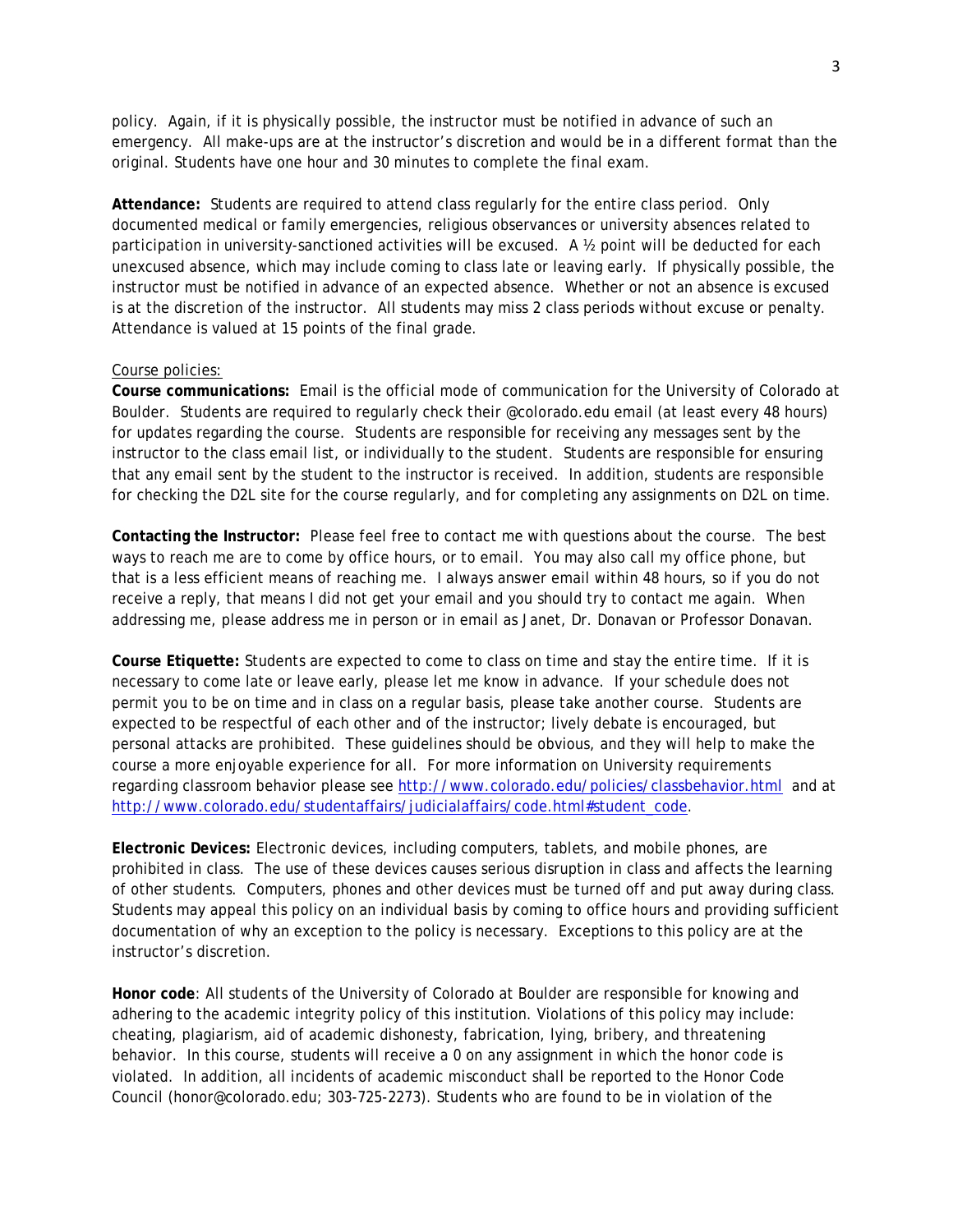academic integrity policy will be subject to both academic sanctions from the faculty member and nonacademic sanctions (including but not limited to university probation, suspension, or expulsion). Other information on the Honor Code can be found at<http://www.colorado.edu/policies/honor.html> and at [http://www.colorado.edu/academics/ honorcode](http://www.colorado.edu/academics/honorcode)

**Students with disabilities:** If you qualify for accommodations because of a disability, please submit to me a letter from Disability Services in a timely manner so that your needs may be addressed. Disability Services determines accommodations based on documented disabilities. Contact: 303-492-8671, Willard 322, and [http://www.Colorado.EDU/disabilityservices.](http://www.colorado.edu/disabilityservices)

**Religious observances:** Students with religious observances that conflict with course requirements will be accommodated whenever possible. In order to ensure such accommodation, students must notify the instructor within the first 2 weeks of the course to allow time to make such arrangements. For more information on the University policy, please see [http://www.colorado.edu/policies/fac\\_relig.html](http://www.colorado.edu/policies/fac_relig.html)

**Discrimination and harassment**: The University of Colorado at Boulder policy on Discrimination and Harassment, the University of Colorado policy on Sexual Harassment and the University of Colorado policy on Amorous Relationships apply to all students, staff and faculty. Any student, staff or faculty member who believes s/he has been the subject of discrimination or harassment based upon race, color, national origin, pregnancy, sex, age, disability, creed, religion, sexual orientation, gender identity, gender expression, veteran status, political affiliation, or political philosophy should contact the Office of Discrimination and Harassment (ODH) at 303-492-2127 or the Office of Judicial Affairs at 303-492-5550. Information about the ODH, the above referenced policies and the campus resources available to assist individuals regarding discrimination or harassment can be obtained at <http://www.colorado.edu/odh>

Reading Schedule: Readings are to be completed BEFORE class on the assigned day.

**Part I: Colonial Roots of American Political Thought, 1620-1760** Week 1: January 16 & 18 Tues: Introduction to course, pass out syllabus Thurs: Colonial roots of APT Readings: p. 1-23 (through Cotton), p. 43-53 (Mather) Week 2: January 23 & 25

Tues: Colonial roots of APT (cont.), Colonial self-governance Readings: p. 53 (begin with Franklin)-89

**Part II: The Founding, 1760-1791** Thurs: Political theory of the Revolution Readings: p. 91-154

Week 3: January 30 & February 1

Tues: The Constitution and its critics Readings: p. 155-244 (through Federalist #84- skim Articles of Confederation and Constitution if familiar)

Thurs: The Constitution and its critics (cont.) Readings: p. 244-283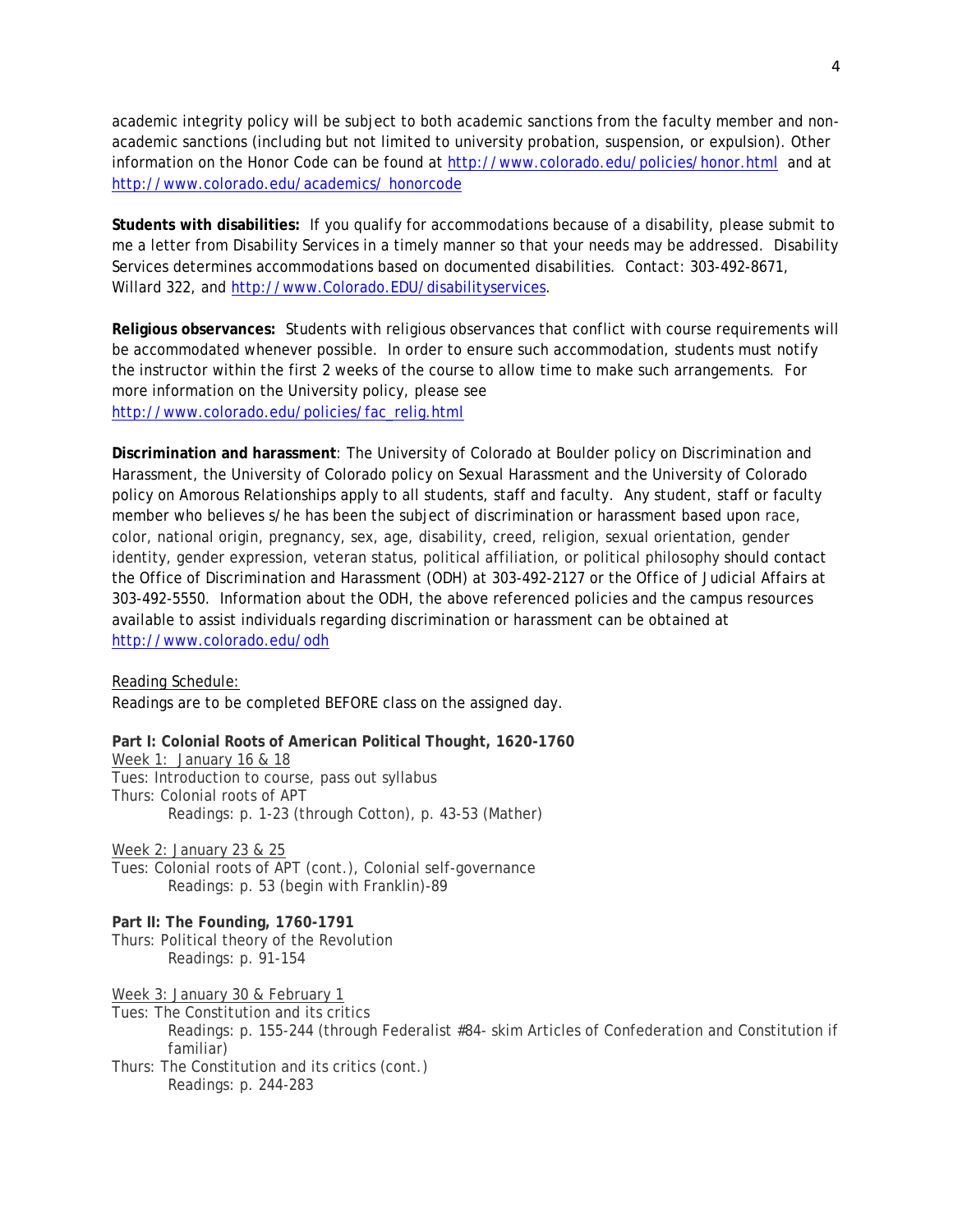**Part III: Democracy and Union, 1791-1865** Week 4: February 6 & 8 Tues: The Federalist and Jeffersonian visions Readings: p. 285-319 (through Hamilton) Thurs: The Federalist and Jeffersonian visions (cont.) Readings: p. 323-358 (through Second Inaugural Address), p. 364-375 (through Jefferson) Week 5: February 13 & 15 Tues: Jacksonian Democracy Readings: p. 389-395 (through Adams), p. 407- 464 (begin with Wright) Thurs: Individualism and Democracy Readings: p. 465-497 (through Thoreau) Week 6: February 20 & 22 Tues: Women in the Early Republic Readings: p. 505-535, 572-577 (Angelina Grimke) Thurs: Slavery and free labor Readings: p. 536-572(through Channing) Week 7: February 27 & March 1 Tues: Slavery and free labor (cont.) Readings: p. 581 (begin with Walker)-649(through Hammond) Thurs: Slavery and free labor (cont.) Readings: p. 649 (begin with Lincoln)-686 Week 8: March 6 & 8 Tues: **MIDTERM EXAM IN CLASS on Tuesday, March 6 Part IV: Capitalism, Individualism and Reform, 1865-1932** Thurs: Social Darwinism, the Intellectuals and Populism Readings: p. 687-730 (through Sumner) 740-764 (through Bellamy) Week 9: March 13 & 15 Tues: Social Darwinism, the Intellectuals and Populism (cont.) Readings: p. 773-791 (through Donnelly), 796-815 Thurs: Voices of Dissent Readings: p. 816-877 (through Gilman) Week 10: March 20 & 22 Tues: Imperialism and Race Readings: p. 893-941 Thurs: Imperialism and Race (cont.) Readings: p. 942-987 \*\*Spring Break- no class responsibilities 3/26-3/30\*\* Week 11: April 3 & 5

Tues: The Progressive Era Readings: p. 988-1007 (through Addams), 1017-1052 (through Dewey) Thurs: The Progressive Era (cont.) Readings: p. 1052-1113